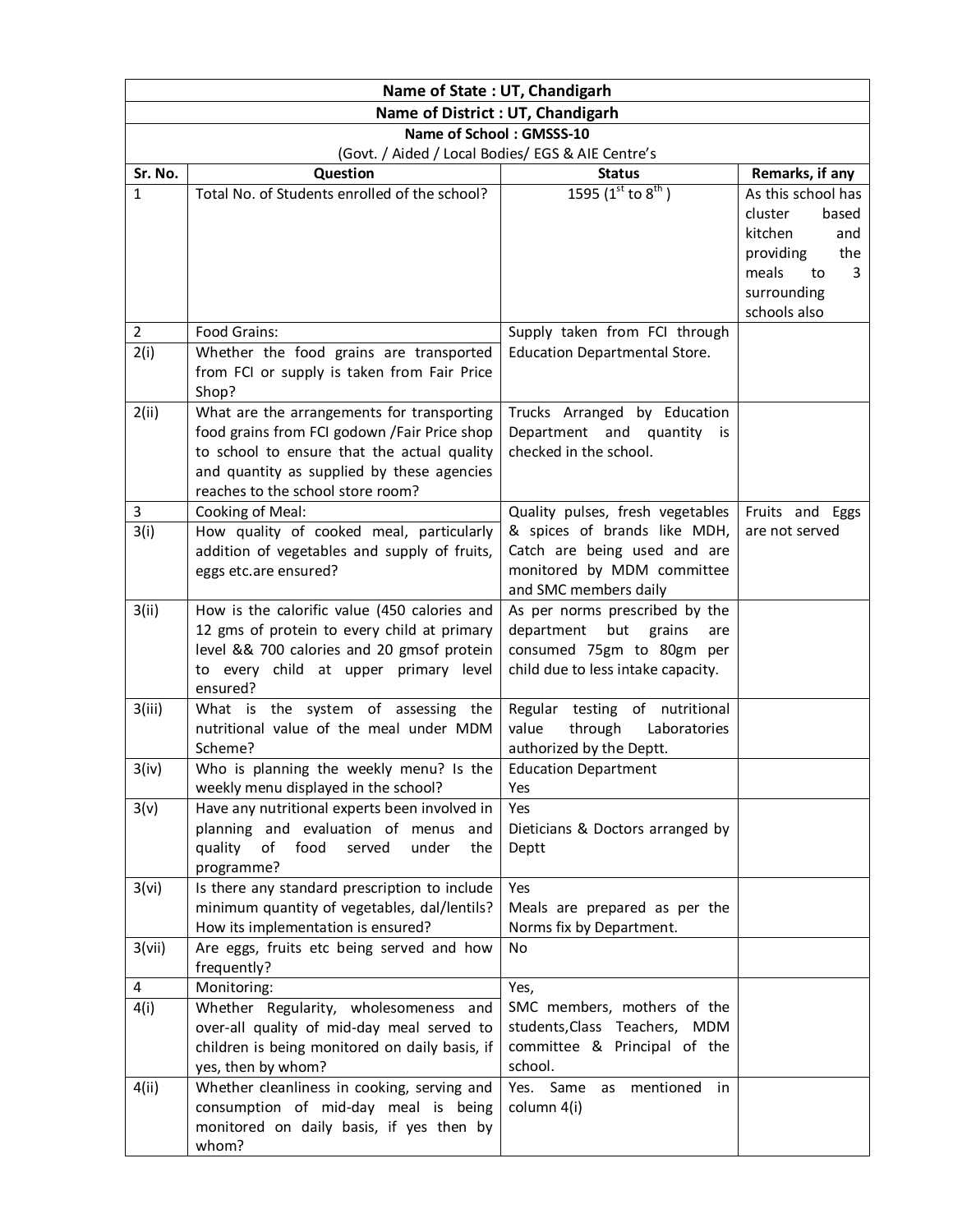| 4(iii)  | Whether timely procurement of Ingredients,<br>fuel etc of good quality is monitored on<br>weekly basis?                                                                                                                                                                          | Yes                                                                                                                                                                                                         |                           |
|---------|----------------------------------------------------------------------------------------------------------------------------------------------------------------------------------------------------------------------------------------------------------------------------------|-------------------------------------------------------------------------------------------------------------------------------------------------------------------------------------------------------------|---------------------------|
| 4(iv)   | Whether quantity of raw food material (each<br>item) taken out for cooking is recorded in<br>register on daily basis under signature of a<br>designated monitoring person?                                                                                                       | Yes                                                                                                                                                                                                         |                           |
| 4(v)    | Whether raw material is inspected daily<br>before being put to use for cooking?<br>Whether any register entry is maintained on<br>daily basis under signature of a designated<br>monitoring person?                                                                              | Yes                                                                                                                                                                                                         |                           |
| 5       | Infrastructure: Kitchen-cum-store / Storage<br>Bins / Utensils / water / Fuel                                                                                                                                                                                                    | Yes,<br>Constructed<br>by<br>the<br>Education department. As per                                                                                                                                            | 40*55ft =2200sq<br>ft     |
| 5(i)    | Whether school / Centre has pucca kitchen-<br>cum-store as per specification of para 4.2<br>r/w Ann.9? If yes then give size and other<br>details of kitchen and store, both separately.                                                                                         | norms                                                                                                                                                                                                       | Is equal to204.06<br>Sq.m |
| 5(ii)   | Whether cooked food is procured from a<br>centralized kitchen? If yes, then give the<br>distance of the centralized kitchen from the<br>school. How much time it takes for the<br>cooked food to reach the school and<br>whether it comes hot, in good and eatable<br>condition? | No, Cooked in our school based<br>kitchen<br>for<br>school<br>&<br>own<br>surrounding schools;                                                                                                              |                           |
| 5(iii)  | What measures, if any, are being adopted to<br>test and ensure quality and quantity of food<br>in case food is procured from a centralized<br>kitchen?                                                                                                                           | N.A                                                                                                                                                                                                         |                           |
| 5(iv)   | Whether school / Centre has Storage Bins? If<br>yes, give number, size and nature of Bins.                                                                                                                                                                                       | Yes<br>4 Bins of 50 kg each(stainless<br>steel)<br>3<br>Containers<br>of<br>5<br>quintal<br>each(steel)<br>1 Container of 3 quintal(steel)<br>Container<br>for<br>bags<br>1<br>οf<br>pulses(5*3*2.5)(steel) |                           |
| 5(v)    | Whether the school / Centre has Cooking<br>Utensils? If yes, give their number and size.                                                                                                                                                                                         | Yes<br>9 Patilas with lid (size no. 50 to<br>60.) (Handolium)<br>2 BigKarahi(Iron),<br>2 Medium Karahi(Iron),<br>1Small Karahi(Handolium)<br>12 Cooker of 22 Lt(Hawkins),<br>1Cooker 7Lt.(Hawkins),         |                           |
| 5(vi)   | Whether the school / Centre has Utensils for<br>children to have food (plate, glass, bowl,<br>spoon, one each per child)                                                                                                                                                         | Children bring their own tiffins.<br>However plates & spoons are<br>provided to those students who<br>fail to bring tiffins.                                                                                |                           |
| 5(vii)  | Whether the school Centre has functional<br>hand wash facility / counters with soap? If<br>yes, give their number                                                                                                                                                                | Yes<br>3 wash basins.<br>Liquid Soap is used for washing<br>hands                                                                                                                                           |                           |
| 5(viii) | Whether the school<br>centrehas proper                                                                                                                                                                                                                                           | Yes                                                                                                                                                                                                         |                           |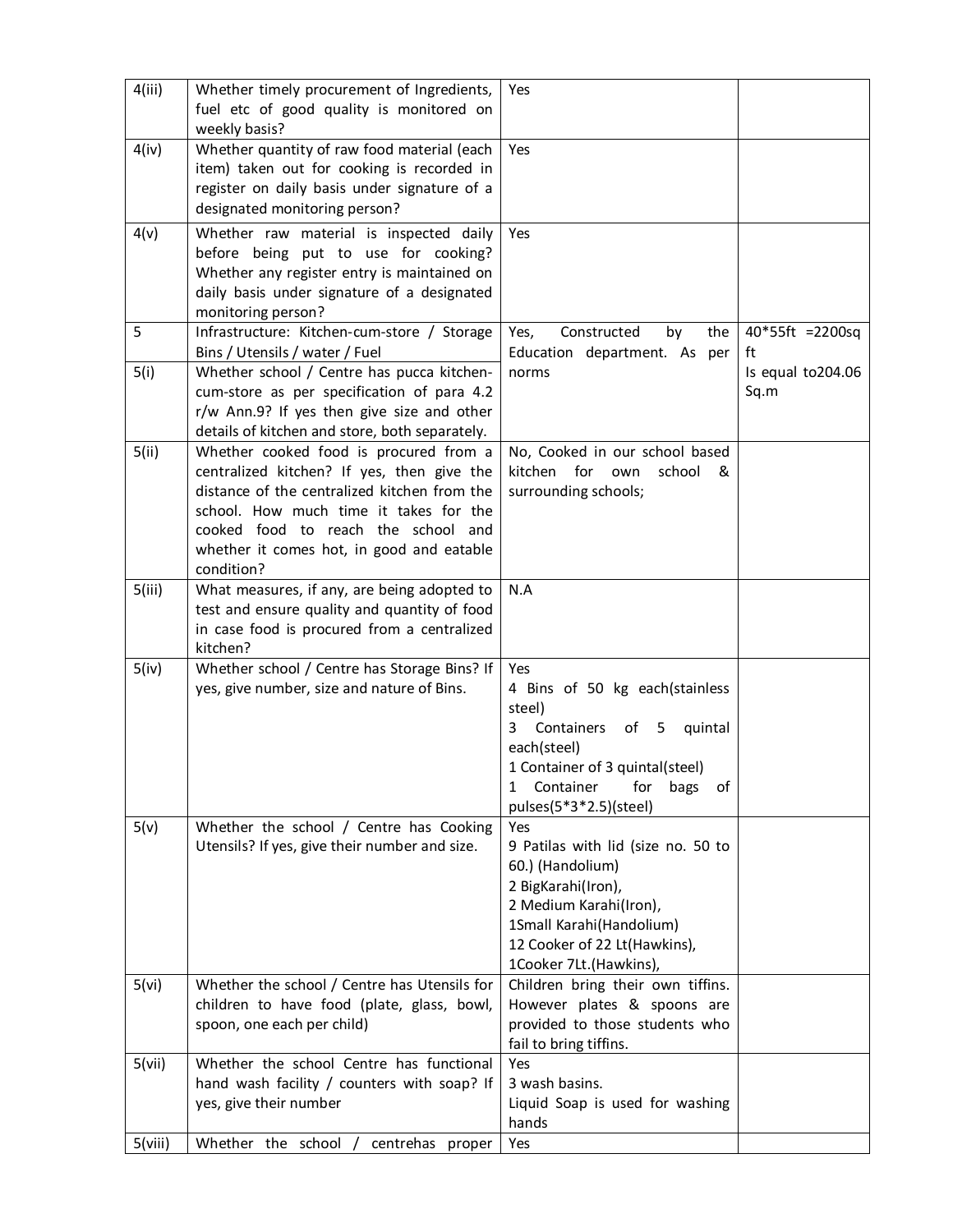|        | arrangement for pure drinking water?           |                                     |                       |
|--------|------------------------------------------------|-------------------------------------|-----------------------|
| 5(ix)  | Whether the school/centre has proper           | Yes                                 |                       |
|        | arrangement for clean water for washing        |                                     |                       |
|        | vegetables, pulses, grains and cleaning used   |                                     |                       |
|        | utensils?                                      |                                     |                       |
| 5(x)   | Whether the school / centrehas a suitable      | Food is served in the classrooms    |                       |
|        | and child friendly eating place, say a dining  |                                     |                       |
|        | room or veranda? If yes, give its size and     |                                     |                       |
|        | other details for arrangements for light and   |                                     |                       |
|        | air.                                           |                                     |                       |
| 5(xi)  | Nature of fuel being used (gas bases,          | <b>LPG</b>                          |                       |
|        | smokeless chullhas, traditional method of      |                                     |                       |
|        | firewood, kerosene, etc)                       |                                     |                       |
| 5(xii) | Reason for not using gas bases cooking and     | N.A.                                |                       |
|        | proposal to convert.                           |                                     |                       |
| 6      | Infrastructure: Capacity Building:             | Training of Cook-cum- Helpers by    | Training of SMC       |
| 6(i)   | Details of Plan to train Teachers and          | CIHM-42, Chd                        | members by SSA        |
|        | organizers / cooks/ helpers?                   |                                     |                       |
| 6(iii) | Are VECs (Village Education Committees),       | Yes                                 |                       |
|        | SMCs(Steering and Monitoring Committee),       | Most of the mothers and SMC         |                       |
|        | MTAs (Mothers-Teachers Association), etc       | members are working as Cook-        |                       |
|        | effective<br>for<br>oriented<br>implementation | cum-Helpers                         |                       |
|        | through their close supervision?               |                                     |                       |
| 7      | Role of Teachers                               | As Per guidelines given<br>by the   |                       |
|        | Details of orienting Teachers regarding their  | department from time to time        |                       |
| 7(i)   | role in the Scheme?                            |                                     |                       |
| 7(ii)  | Has a training module been developed in 20     |                                     | <b>SMC</b><br>members |
|        | days in-service training for teachers under    |                                     | have<br>been          |
|        | SikshaAbhiyaan)?<br>SSA(Sarva<br>Details<br>of |                                     | under<br>trained      |
|        | Teacher training conducted in this regard.     |                                     | SSA in Nov &          |
|        |                                                |                                     | Dec, 2016             |
| 7(iii) | Whether teachers are using the scheme to       | Yes                                 |                       |
|        | educate children about hygiene, discipline,    |                                     |                       |
|        | social equity, conservation of water, etc      |                                     |                       |
| 8      | Cooks:                                         | 1 Cook                              |                       |
| 8(i)   | Who is cooking the meal? (Please give          | 25 Cook- cum- Helpers               |                       |
|        | breakup)                                       |                                     |                       |
|        | Cooks/helpers<br>the<br>(i)<br>engaged<br>by   |                                     |                       |
|        | Department/village Panchayat                   |                                     |                       |
|        | (ii) Self-Help Groups                          |                                     |                       |
|        | (iii) NGOs                                     |                                     |                       |
|        | (iv) Mothers Groups                            |                                     |                       |
|        | (v) Any other                                  |                                     |                       |
| 8(ii)  | Where NGOs are involved, it may<br>be          | <b>No</b>                           |                       |
|        | specified whether their selection is in        |                                     |                       |
|        | accordance with the guidelines of MDM          |                                     |                       |
|        | Scheme.                                        |                                     |                       |
| 8(iii) | Total No. of Organizers, cooks & helpers:      | Organizers-01,<br>Cook-01,<br>Cook- |                       |
|        |                                                | cum-Helpers-25                      |                       |
| 8(iv)  | Are cooks/helpers given training (atleast 15   | Yes                                 |                       |
|        | days) on cleanliness, personal hygiene,        | Some of them Helpers have been      |                       |
|        | cleaning of cooking area, cleaning and         | trained by CIHM-42 & rest of        |                       |
|        | washing of food grains etc before using, and   | them are trained by the trained     |                       |
|        | good practices of cooking, prior to employing  | helpers                             |                       |